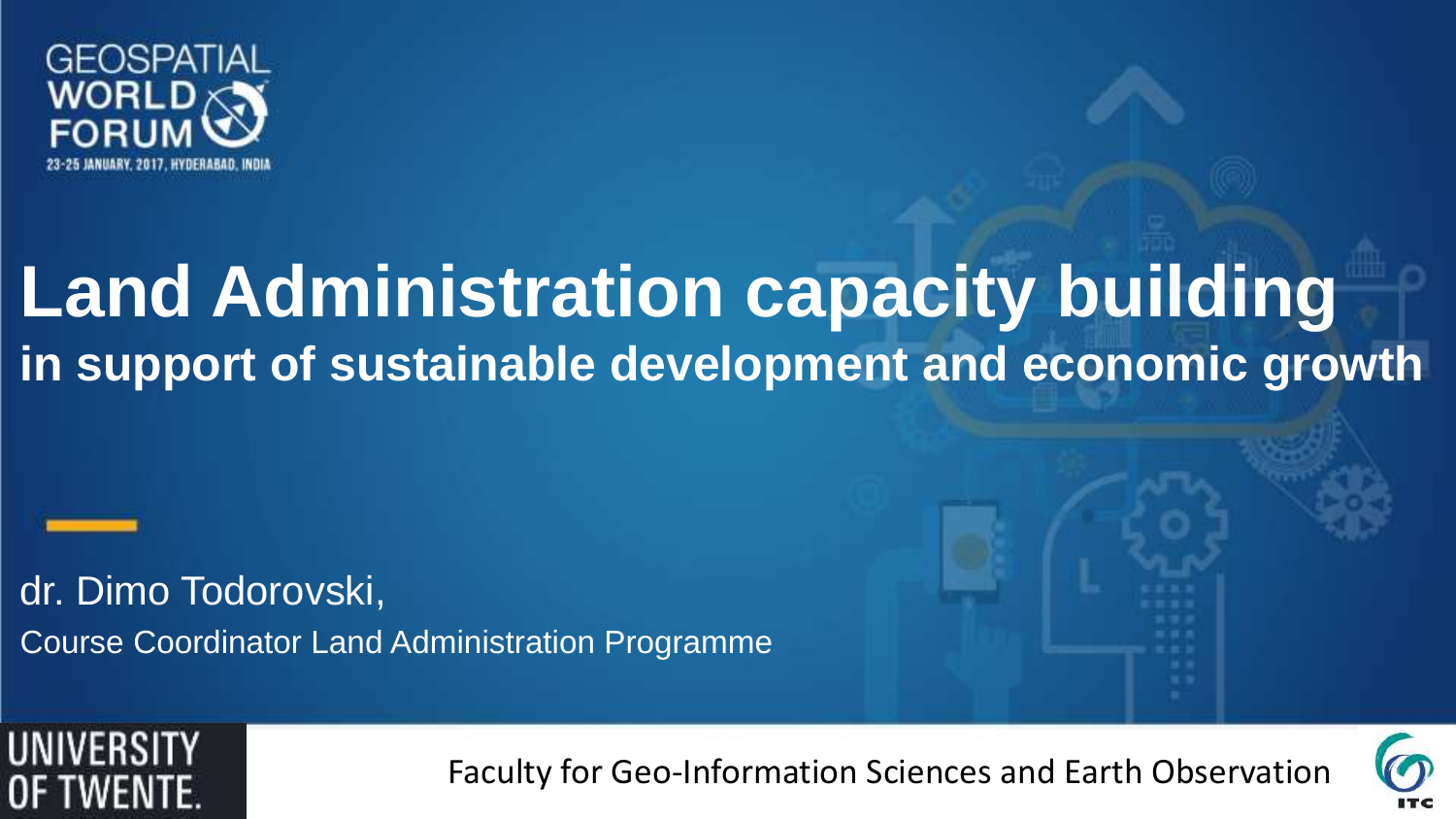### Land Administration in the World



- Only one quarter of the countries in the world maintain a complete land administration system
- Conventional land titling programs incapable of bridging the gap; they fail to support the provision of a minimum form of land tenure security for
	- For all the citizens
	- Including vulnerable ones

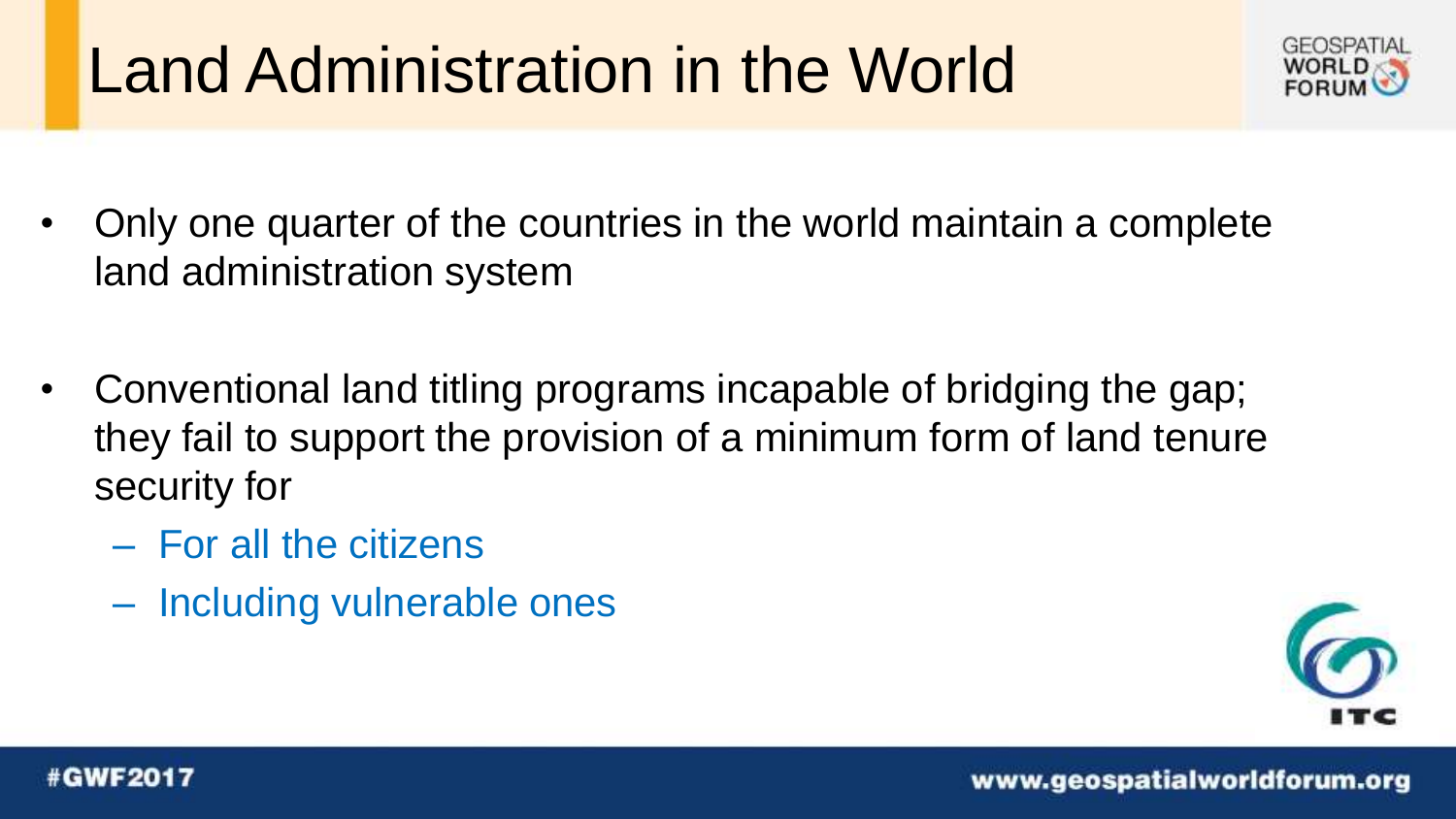### Land Administration Mission



- In order to align this with the UN Sustainable Development Goal 1.4: 'all men and women, in particular the poor and the vulnerable, have equal rights to and ownership and control over land and other forms of property' by 2030
- Land Administration Mission is: to provide education, research, and capacity development in responsible land administration
- to develop land administration capacity rooted in cadastral intelligence, and to create change agents capable of designing and applying both responsible and fit-for-purpose land administration solutions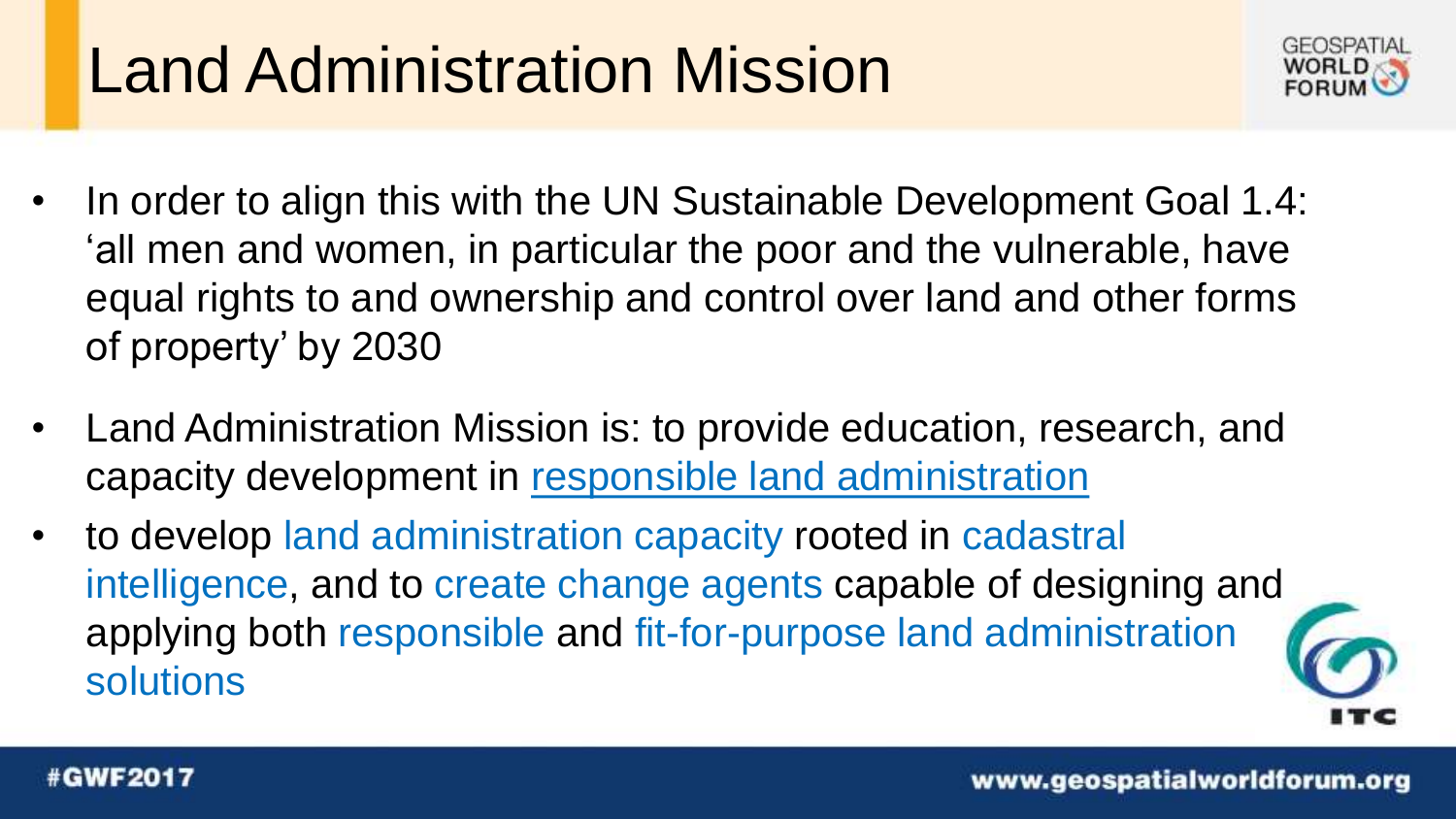### Land Administration



- Land is at the basis of all societies
- Land administration: a critical success factor for economic growth, food security, nature conservation and poverty reduction
- 'the process of determining, recording and dissemination information about tenure, value and use of land when implementing land management policies' (UN/ECE, 1996)
- A well-functioning land administration information system, is one of the main instruments for governments to implement their land policies

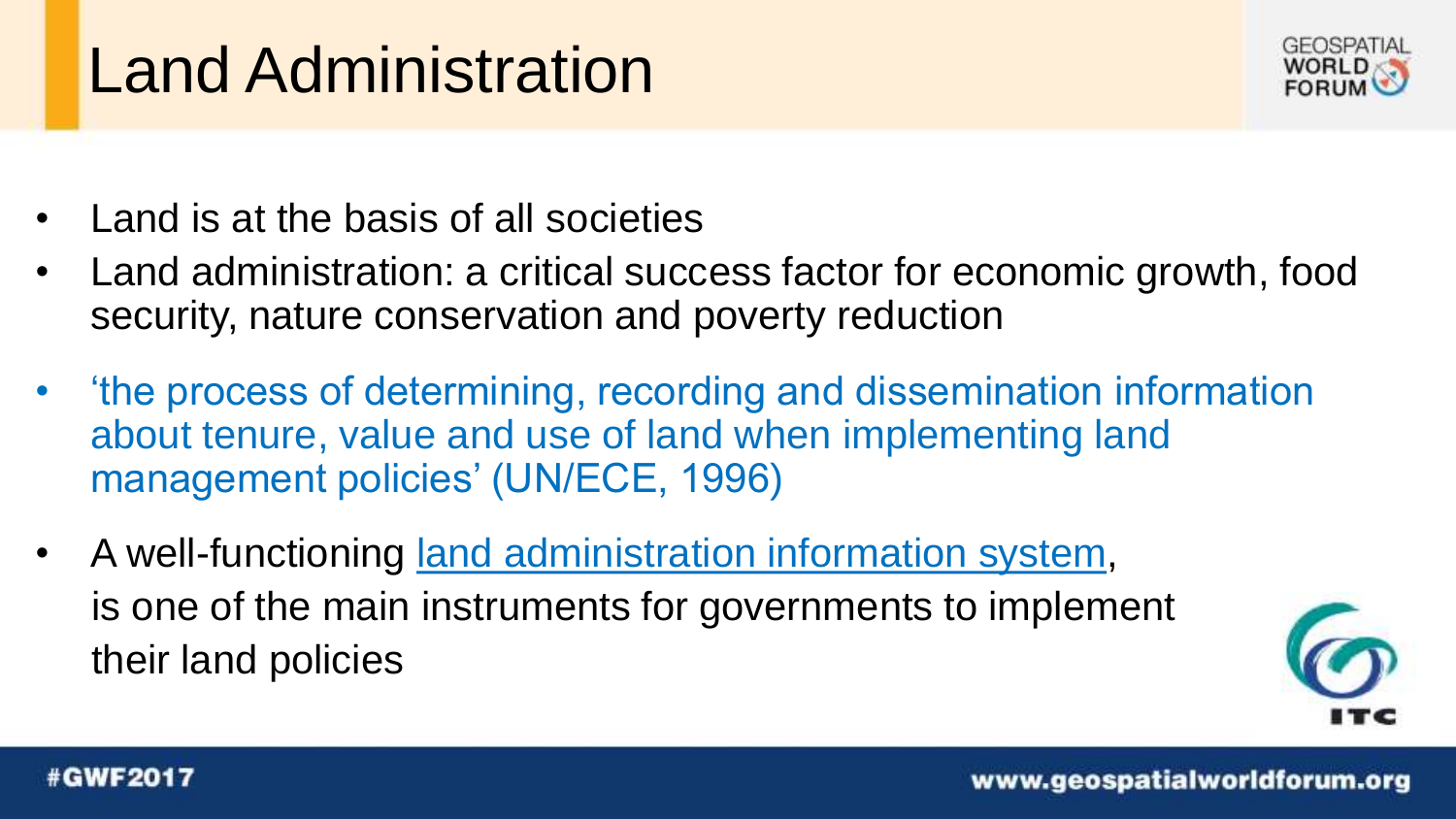### Database and geo-information modeling for Land Administration



- Information management principles
- Principles of spatial database design
- Fundamentals of the relational data model
- Object-relational modelling
- Unified Modelling Language (UML): use case diagrams and class diagrams
- Spatial data modelling techniques
- Data manipulation and access using SQL



#### **#GWF2017**

www.geospatialworldforum.org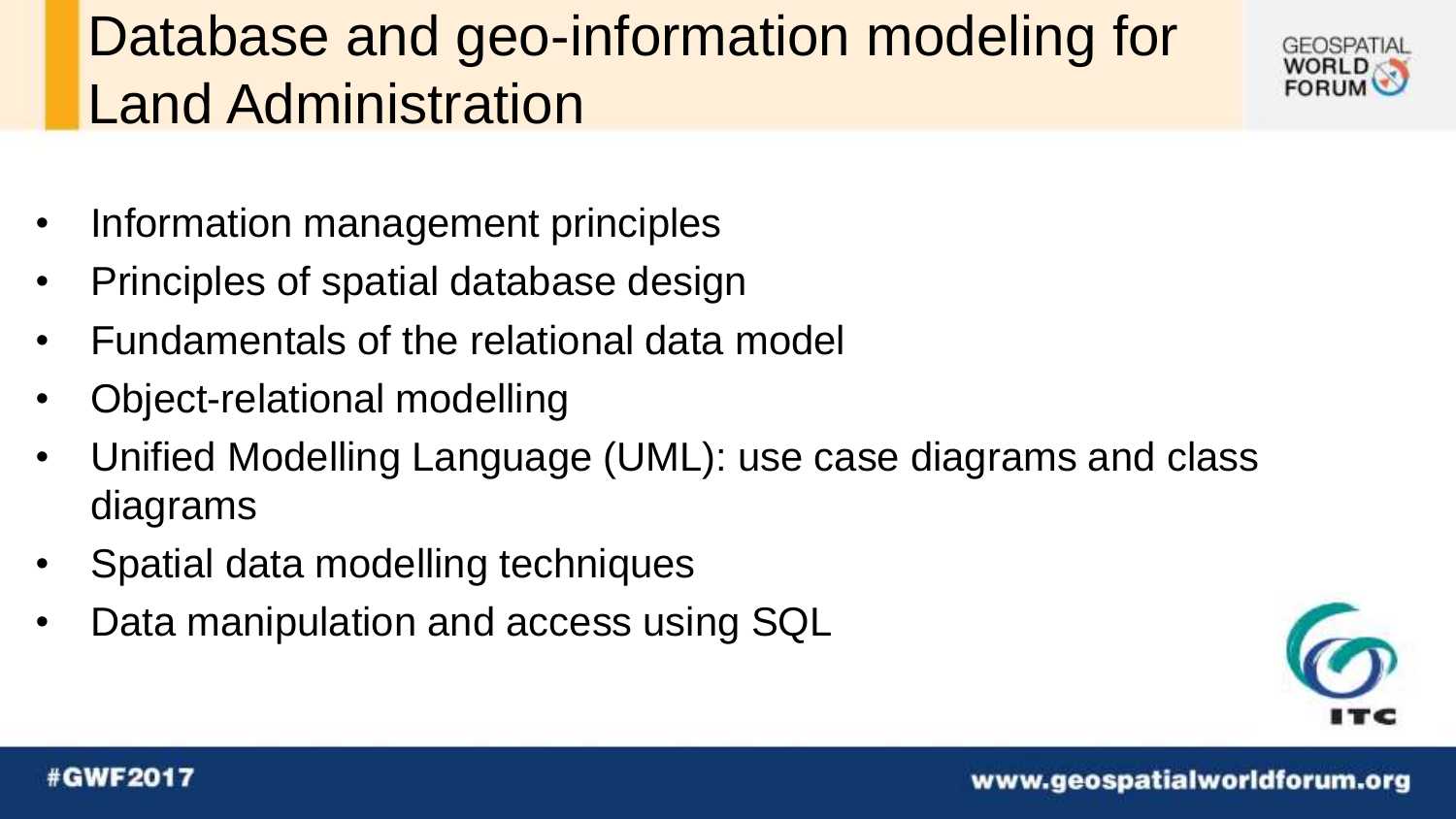# Creating Land Information Systems



*Add your* 

- Concepts: modelling, design and architectures, transactions and processes, users and contexts
- User needs (e.g. user, architectural, functional, performance)
- Transactions with land information (allocate; transfer; subdivide; consolidate; certify, etc.)
- Land Administration Domain Model (ISO LADM)
- Systems Analysis and Design tools and methodologies e.g. UML, use case
- Enterprize Architectures: business layer, data layer, application layer, technology layer)
- Spatial Databases and SQL
- *company logo*  • Prototype Land Information System Development - and transaction designs using database and geo-ICT (i.e. ArcSDE, ArcGIS and Postgres)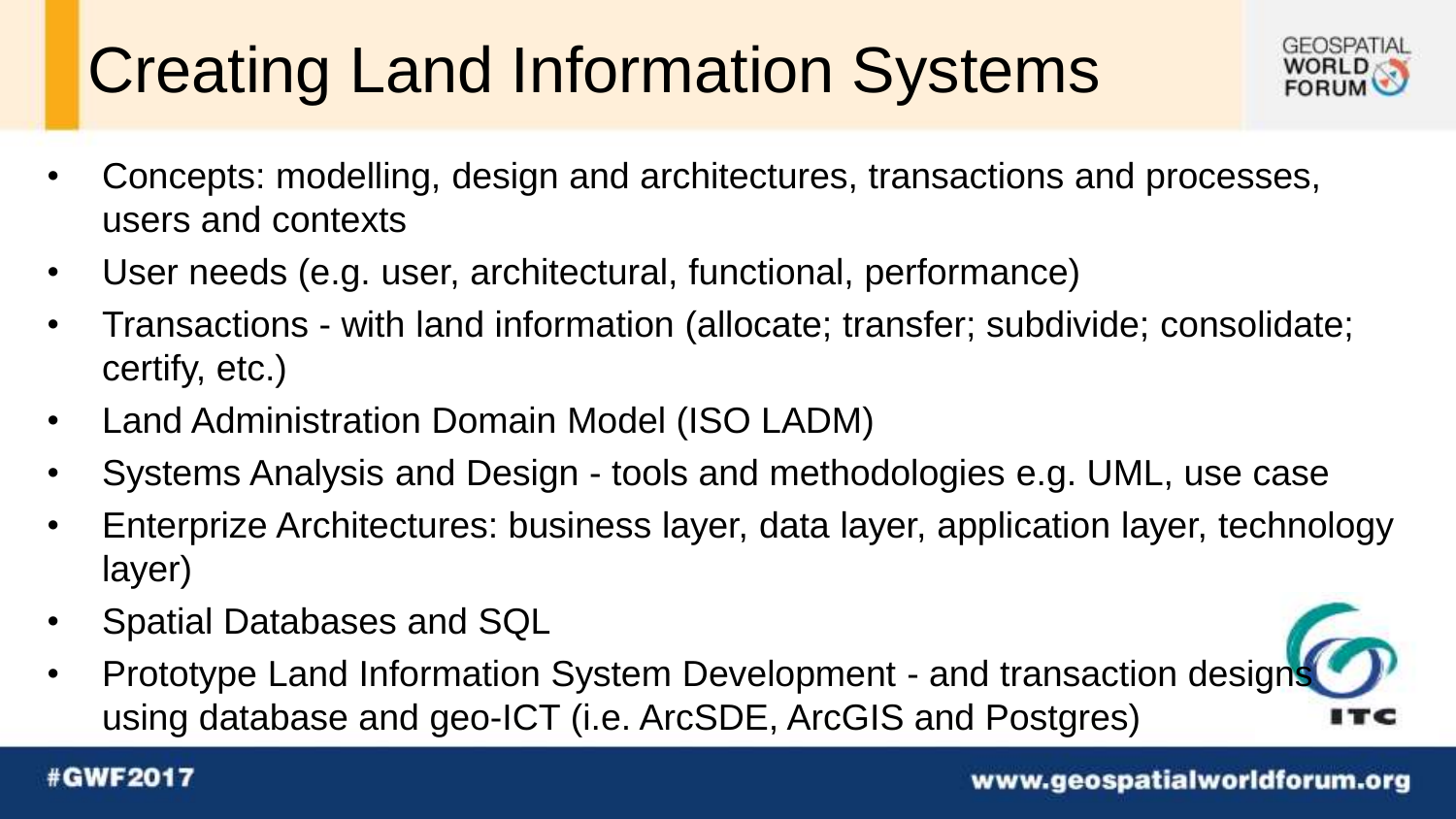# Cadastral data Acquisition and 3D Cadasters



- Technical aspects of societal challenges e.g.'land grabbing', food security, climate change, and rapid urbanization
- Models of earth, datum's, coordinate systems, projects, conversion, transformation, and control networks
- Cadastral surveying including fit-for-purpose approaches, boundary options, monuments and identifiers, 3D options, establishment, maintenance, and renewal
- Global navigation satellite systems (GNSS) for land administration, GPS signals, segments, satellites, mobile mapping, receiver types, quality, errors, and positioning infrastructure
- Imagery for land administration: aerial imagery, orthophotos, satellite imagery, terrestrial imagery, UAV imagery, LiDAR and Laser Scanning and oblique imagery
- Cadastral data rejuvenation: scanning, digitizing, georeferencing sketches, and legal documents
- Integrated technologies for land adjudication, surveying, demarcation, and recording

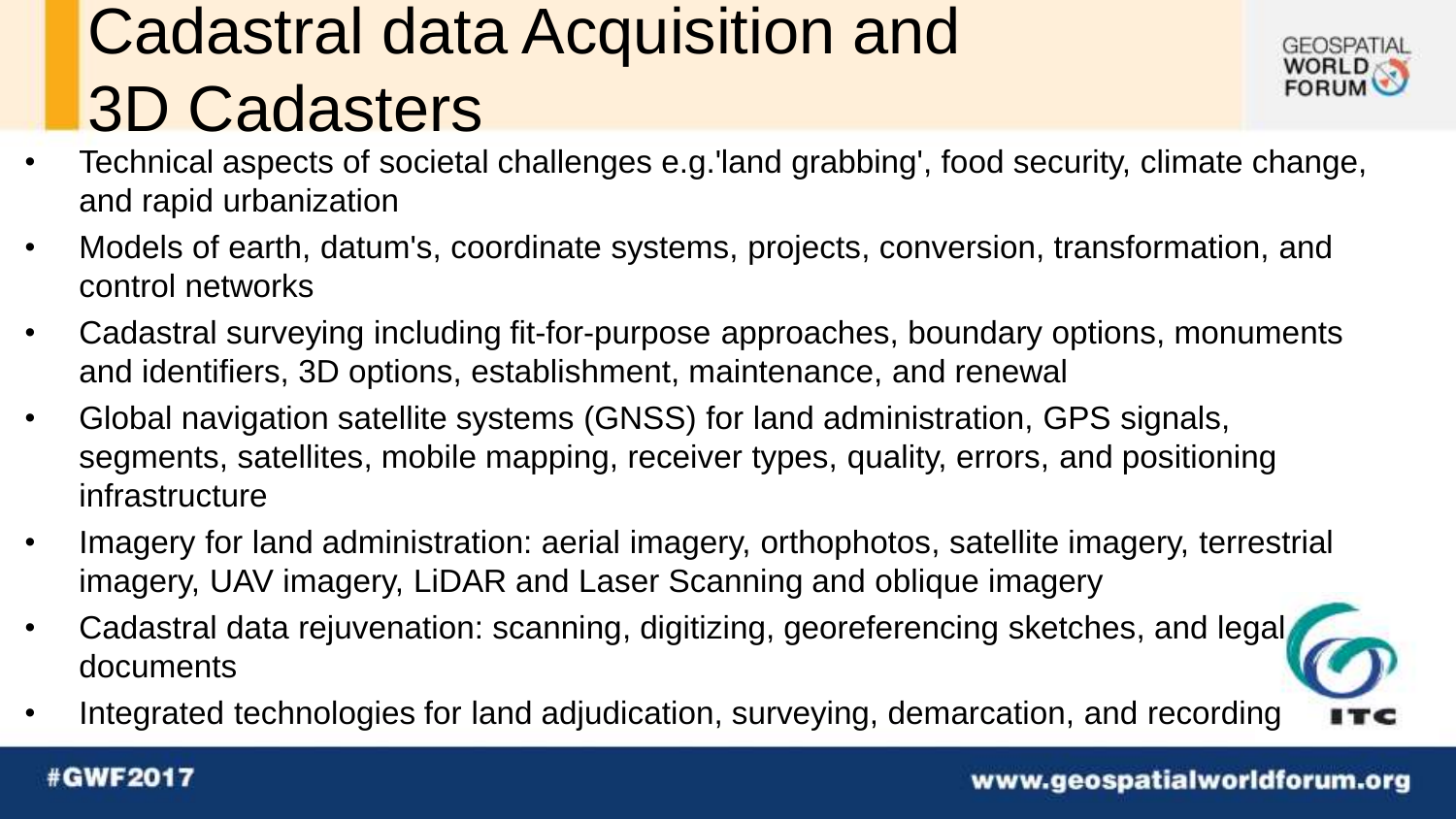## Securing Land Tenure



- Land tenure (individual, communal and state)
- Land rights (including housing rights; women and land rights; pro-poor)
- New institutional economics
- Legislative framework for land administration processes
- Land registration and cadastral systems
- Land adjudication
- Land administration institutions
- Slums and informal settlements
- Fit-for-purpose land administration and land tools



#### **#GWF2017**

www.geospatialworldforum.org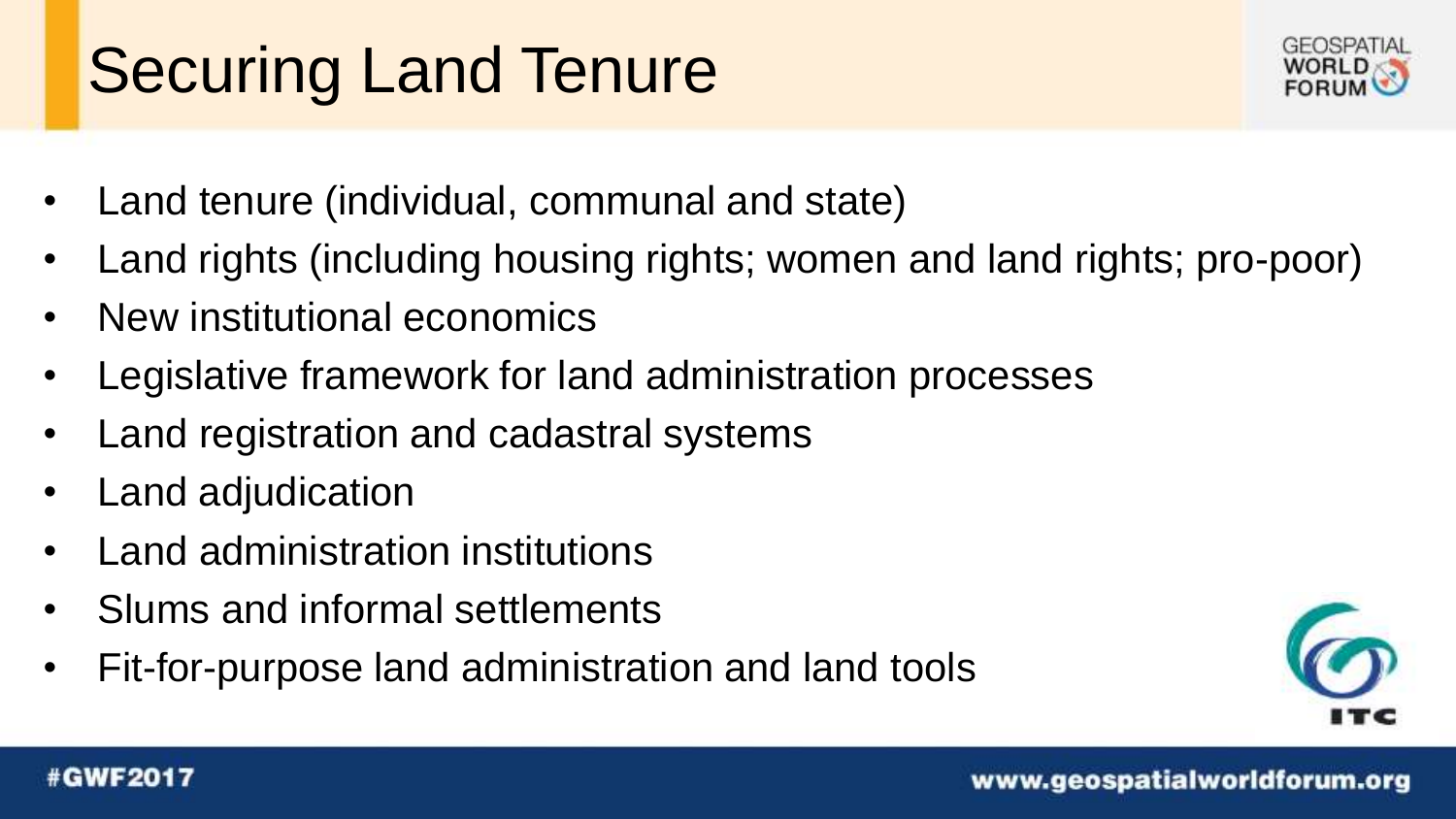# Land Policy and Land Management



- Land policy: concept, development, implementation
- Role in the governance of private, state, and common lands
- Rapid urbanization, slum formation, informal systems, and land conflicts
- Good governance, land markets, credit markets, food security, climate change and natural disaster management
- Land administration functions: land valuation, land-use, and land development
- Land management: land taxation, land expropriation and compensation, land readjustment and restitution, and land consolidation
- Information modelling tools for land policies for system design and implementation including UML
- Case studies local, regional and country context from all around the world



#### **#GWF2017**

www.geospatialworldforum.org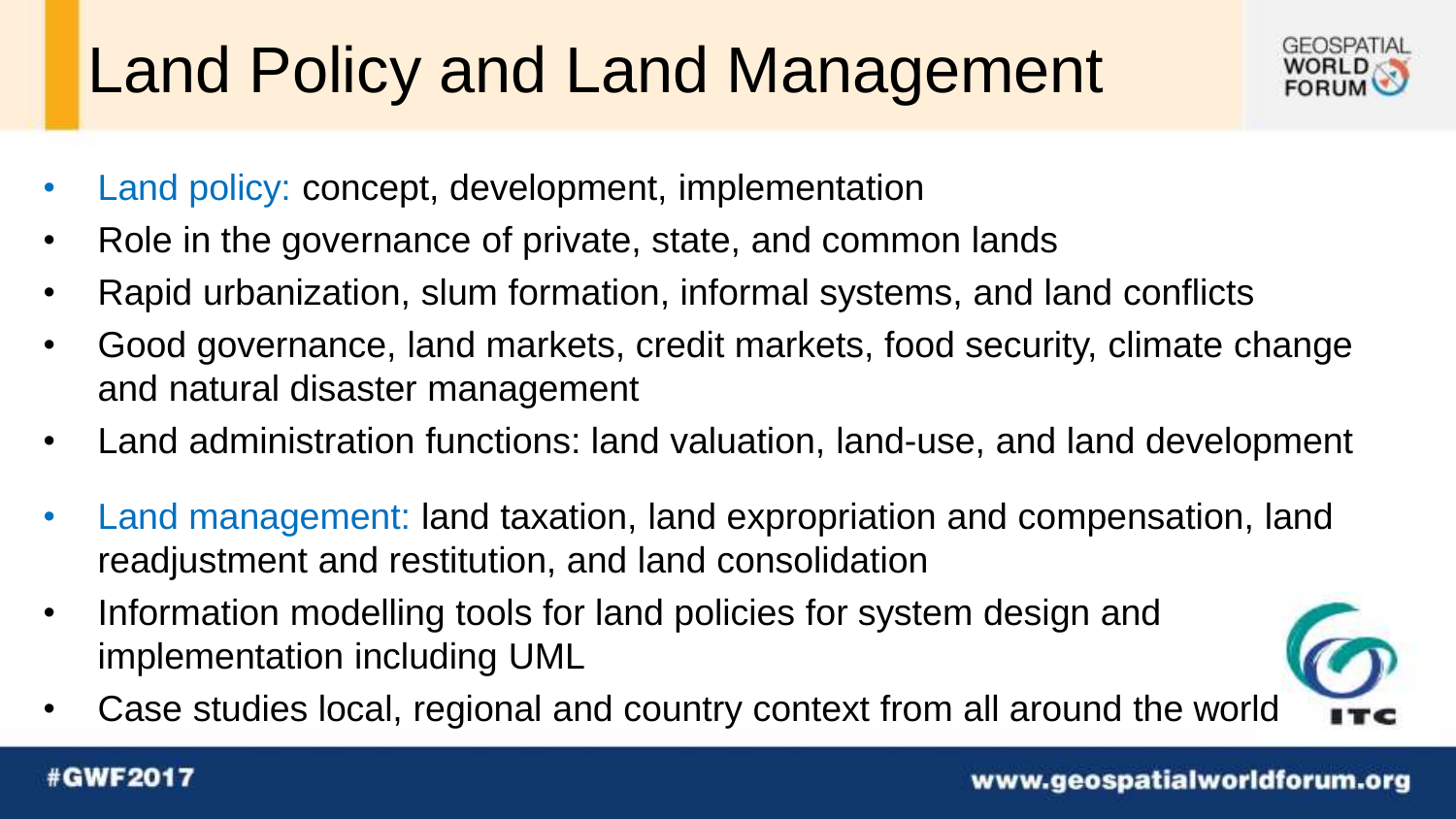# Organizing Land Administration



- The (changing) position of land administration agencies in the field of land governance
- Organizing: the formal and informal character of organizations
- Enacting technology: organizational aspects of implementing (geo-) ICT
- Contemporary challenges and implications of these challenges for land administration organizations (e.g. land policy change, public sector reform, adoption of (geo)ICT, budget constraints, commercialization, price setting for information services, uptake of social media, changing work force)
- Practical experiences in organizing land information
- Tools and methods to adapt and re-organize (taking stock, creating visions and strategies, and implementing change)
- Taking stock through SWOT analysis
- Vision and strategy development
- Implementing change: work flow analysis, design and management

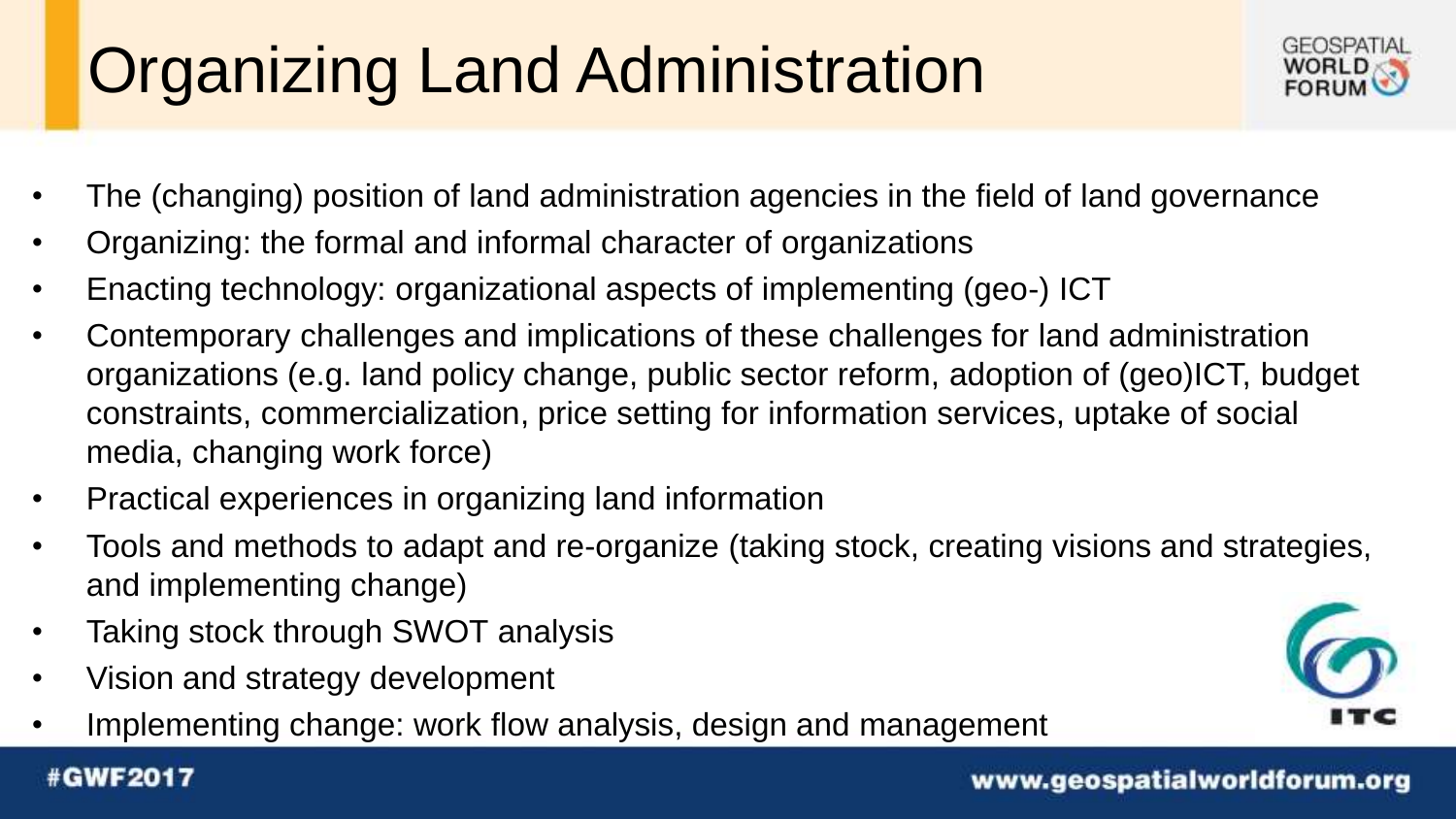### Innovative Approaches for Land **Administration**



- Hands-on on Free and Open Source software/tools for land tenure documentation
- Web platforms that facilitate open and transparent land administration
- Crowd Sourced Cadasters
- Web architectures, web services; open systems; static and dynamic geo-services; client/server components for web service implementation
- Case studies from the professional experiences of students

*Add your company logo here on master*  land administration capacity rooted in cadastral intelligence, and to create change agents capable of designing and applying both responsible and fit-for-purpose land administration solutions